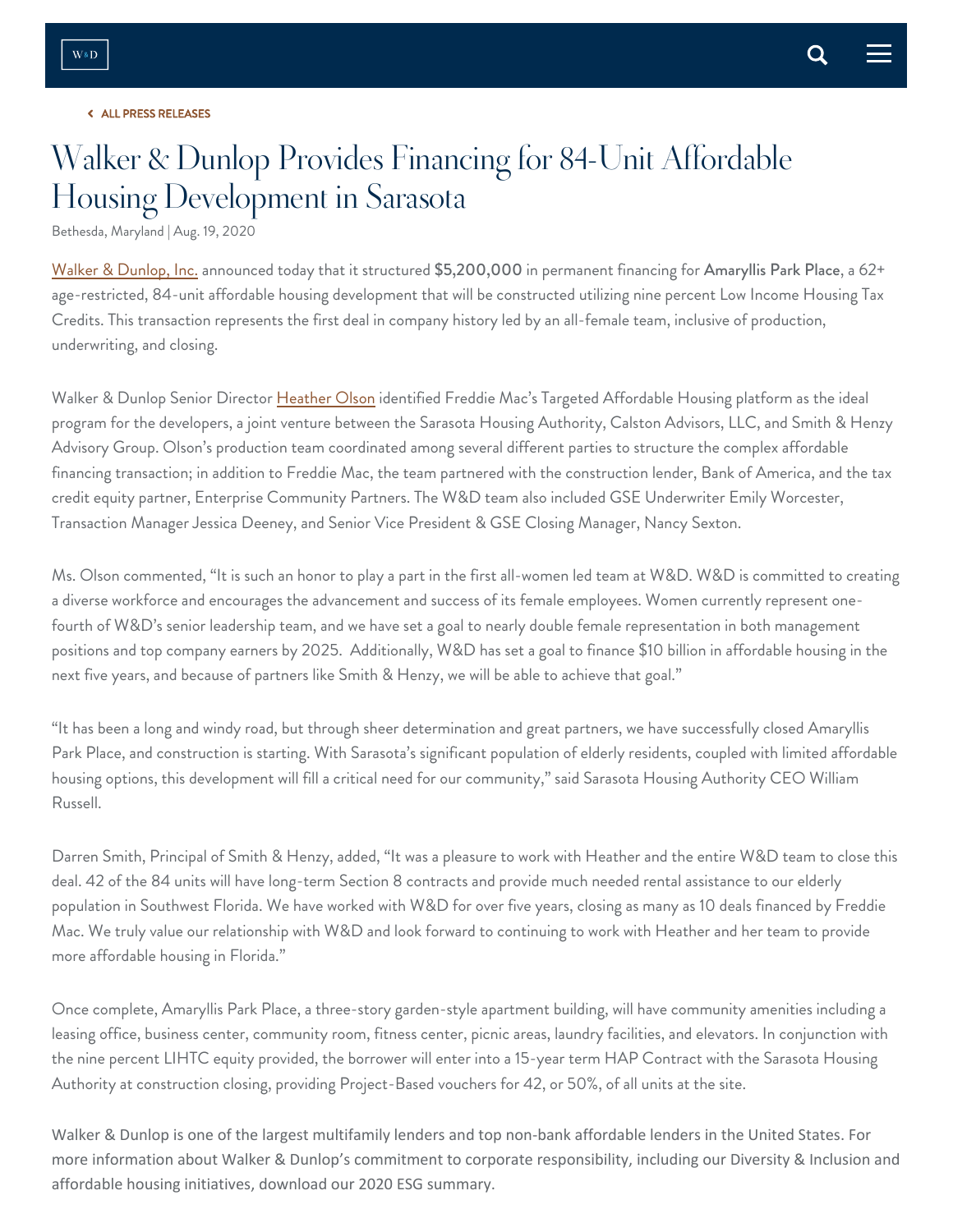## [About](https://www.walkerdunlop.com/) Walker & Dunlop

[Walker & Dunlop](https://www.walkerdunlop.com/what-makes-us-different/) (NYSE: WD), headquartered in Bethesda, Maryland, is one of the largest commercial real estate finance companies in the United States. The company provides a comprehensive range of capital solutions for all commercial real estate asset classes, as well as investment sales brokerage services to owners of multifamily properties. Walker & Dunlop is included on the S&P SmallCap 600 Index and was ranked as one of *FORTUNE* Magazine's Fastest Growing Companies in 2014, 2017, and 2018. Walker & Dunlop's 900+ professionals in 40 offices across the nation have an unyielding commitment to client satisfaction.



[7501 Wisconsin Avenue, Suite 1200E, Bethesda, Maryland 20814](https://www.google.com/maps/place/7501+Wisconsin+Ave+%231200e,+Bethesda,+MD+20814/@38.9853733,-77.0957376,17z/data=!3m1!4b1!4m5!3m4!1s0x89b7c965260cc843:0x7d33dbcc3f828a14!8m2!3d38.9853692!4d-77.0935436/) Phone 301.215.5500